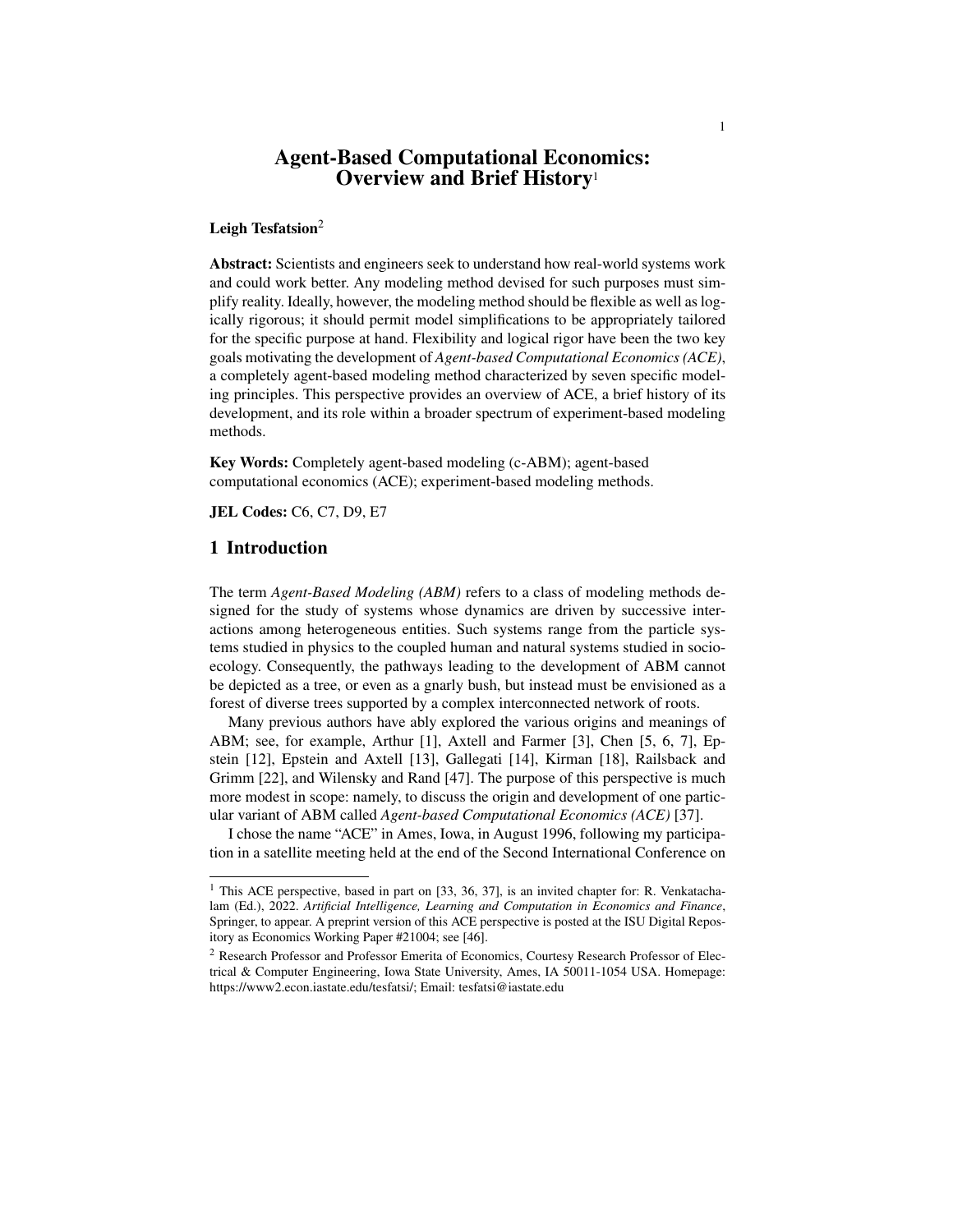Computing in Economics and Finance (CEF1996, Geneva, Switzerland, June 26-28, 1996). A key purpose of this satellite meeting was to discuss how ABM could be promoted within the economics profession. I came away from this meeting determined to develop a website devoted to this objective, and I needed a website name that would clearly convey to other economists that this modeling method differed in essential regards from then-standard economic modeling methods.

Through the years, however, I have come to realize that my conception of ACE modeling also differs in essential regards from other variants of ABM. For example, I have always considered an ACE agent to be a *software* entity within a *computationally-constructed world*, characterized at each instant by its current *state* (*data, attributes, and/or methods*). Moreover, in keeping with the standard dictionary definition for *agent*, I have always required an ACE agent to be capable of affecting the trajectory of outcomes for its world. Subject to these conditions, I have permitted ACE agents to represent a broad range of entities: e.g., individual lifeforms, social groupings, institutions, and/or physical phenomena. However, I have always insisted that the resulting ACE model be *completely* agent-based in the following sense: Given initial modeler-specified agent states, *all model dynamics are driven by agent interactions*.

Although I have consistently viewed these modeling principles to be necessary underpinnings for any ACE model, clearly these principles are not specific to economic systems. Rather, together with additional supporting principles, they characterize a completely agent-based variant of ABM that I now refer to as *completely Agent-Based Modeling (c-ABM)* [36].

Section 2 of this chapter provides an axiomatic characterization of c-ABM, expressed in terms of seven specific modeling principles. The potential usefulness of c-ABM for the study of general real-world systems is considered in Section 3. ACE is defined in Section 4 to be the specialization of c-ABM to economic systems. The ability of ACE agents to embody wide ranges of rationality and different forms of stochasticity is addressed in Sections 5 and 6; and four current ACE research directions, delineated by objective, are described in Section 7. The history of ACE is briefly outlined in Section 8, documented in part by archived copies of ACE news notes [38] that I distributed from 1997 through 2017.

Finally, the concluding Section 9 considers two intriguing directions for future research. First, the actions undertaken by the constituent agents of a c-ABMmodeled world can be based on non-constructive beliefs ("leaps of faith") as well as on constructive beliefs resulting from directly observed or experienced world events. This capability could facilitate the study of real-world systems that are complex blends of physical and social processes. Second, human-subject studies and c-ABM constitute the two polar end-points for a promising spectrum of hybrid human/agent experiment-based modeling methods in need of more systematic exploration.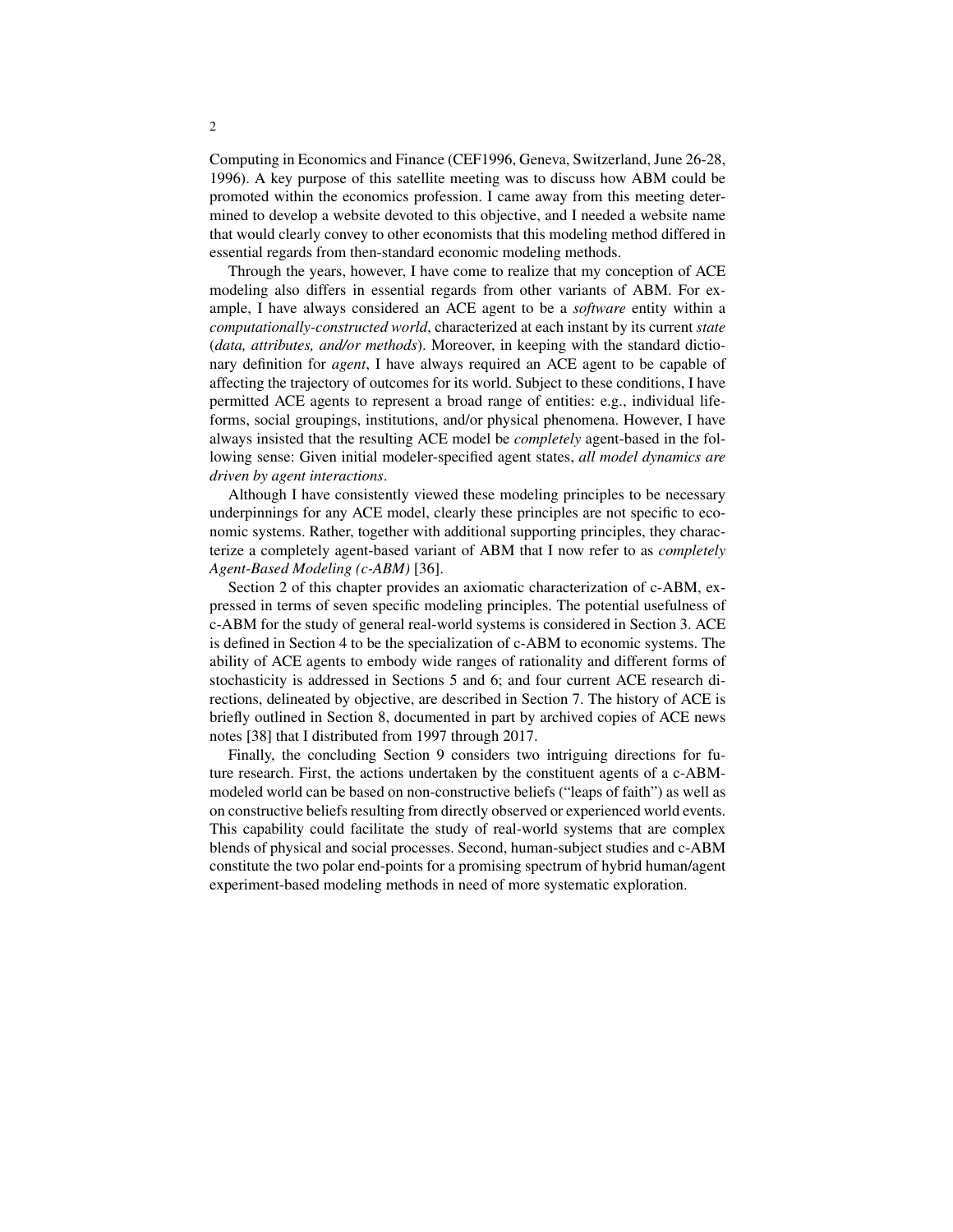# 2 Completely Agent-Based Modeling (c-ABM)

Roughly defined, *completely Agent-Based Modeling (c-ABM)* is the computational modeling of processes as open-ended dynamic systems of interacting agents. Here an "agent" for a system is broadly construed (in a traditional dictionary sense) to be any entity capable of affecting the trajectory of outcomes for this system. Agents can thus range from sophisticated strategic decision-making entities (e.g., "humans") to physical phenomena with no cognitive function (e.g., "weather").

An axiomatic characterization of c-ABM is given below in terms of seven modeling principles. These principles are not strictly independent of each other. However, each principle stresses a distinct c-ABM feature, as indicated by its caption. Together, these seven modeling principles reflect the primary goal of many agentbased modelers: namely, to be able to study real-world dynamic systems as historically unfolding events, driven by agent interactions.

(MP1) Agent Definition: An *agent* is a software entity within a computationallyconstructed world that can affect world outcomes through expressed actions.

(MP2) Agent Scope: Agents can represent a broad range of entities, e.g., individual life-forms, social groupings, institutions, and/or physical phenomena.

(MP3) Agent Local Constructivity: An intended action of an agent at a given instant is determined by the agent's *state* (*data, attributes, and/or methods*) at this instant.

(MP4) Agent Autonomy: All *agent interactions* (*expressed agent actions*) at a given instant are determined by the ensemble of agent states at this instant.

(MP5) System Constructivity: The state of the world at a given instant is determined by the ensemble of agent states at this instant.

(MP6) System Historicity: Given an initial ensemble of agent states, any subsequent *world event* (*change in agent states*) is induced by prior and/or concurrent agent interactions.

(MP7) Modeler as Culture-Dish Experimenter: The role of the modeler is limited to the configuration and setting of initial agent states, and to the nonperturbational observation, analysis, and reporting of world outcomes.

The first six modeling principles (MP1)–(MP6) characterize an agent-based model in initial-value state-space form.<sup>3</sup> More precisely, they specify how an ensemble of agent states dynamically evolves, starting from an initially given ensemble of agent states, where each agent state consists of data, attributes, and/or methods. This dynamic evolution is required to exhibit four essential real-world properties: namely, agent local constructivity, agent autonomy, system constructivity, and system historicity. The seventh modeling principle (MP7) limits the role of the modeler in the modeling process to the configuration and setting of initial agent states.

<sup>3</sup> An *initial-value* state-space model is a state-space model for a dynamic system *S* that runs forward through time, commencing at some specified start-time  $t^o$ , with all boundary conditions taking the form of constraints on the state of  $S$  at the start-time  $t^o$ .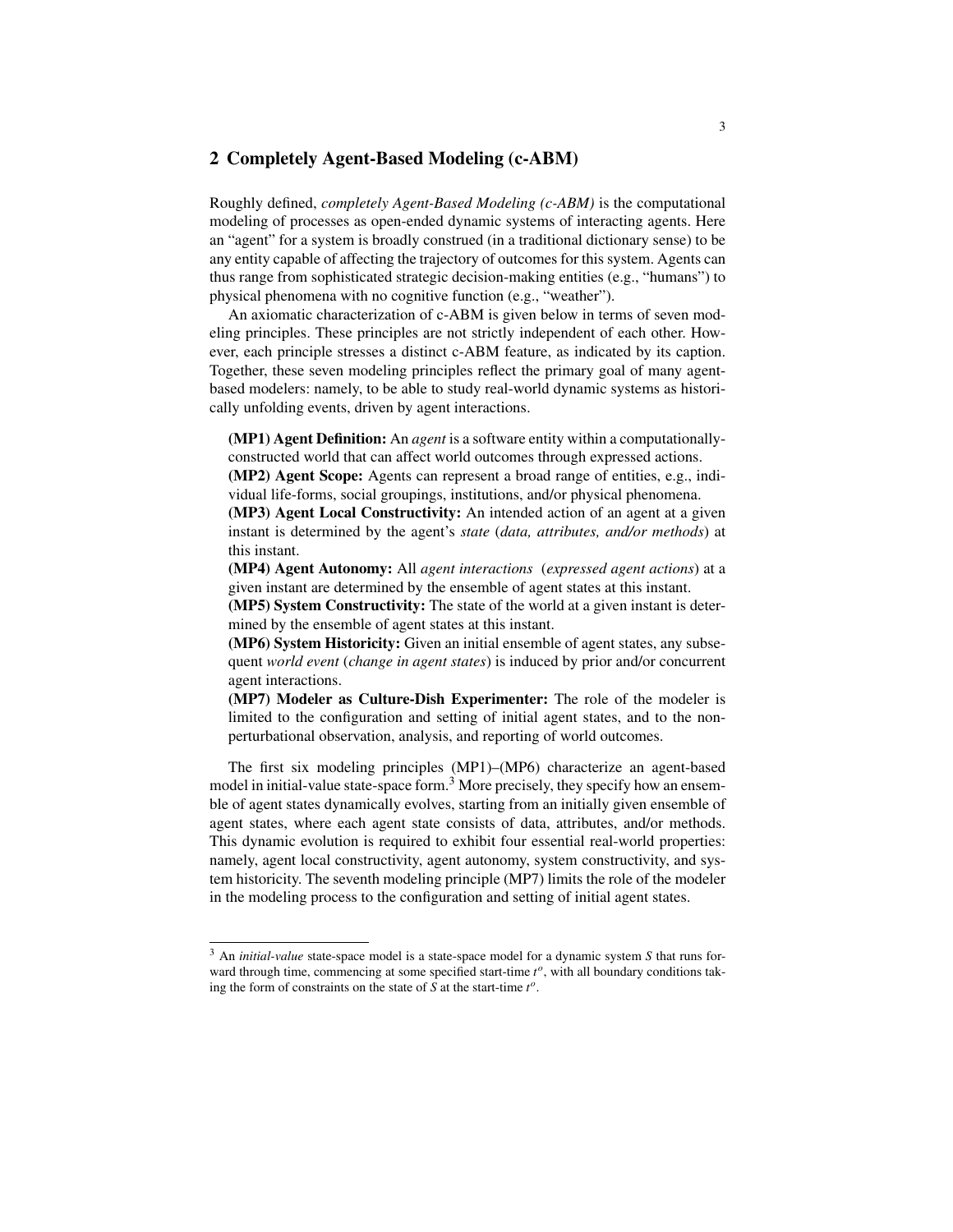Considered as a whole, the seven modeling principles (MP1)–(MP7) thus characterize a completely agent-based model as a computational laboratory permitting the exploration of a computationally-constructed world. This exploration process is analogous to biological experimentation with cultures in Petri dishes. The modeler configures and sets initial conditions for the world. The modeler then steps back, assuming the role of pure observer, as subsequent world events are driven solely by the interactions of the world's constituent entities.

## 3 c-ABM: A Mathematics for the Real World?

Modeling flexibility and logical rigor have been the two key goals motivating my development of the seven c-ABM modeling principles (MP1)–(MP7) presented in Section 2. First, having entered into economics at the graduate level, following an undergraduate degree in history, I wanted to be able to model and study real-world economic systems as historical processes whose "human" participants were able to "breathe." Second, as a mathematical economist trained at the University of Minnesota, I wanted this mode of economic modeling to be clearly delineated as a rigorous flexible alternative to the highly constrained modes of economic modeling I had been encountering in economic textbooks and journals.

Refs. [33, 36] provide careful justification and illustrative support for the contention that c-ABM provides a flexible and rigorous modeling method for the study of real-world economic systems involving complex intertwined social and physical processes. An interesting speculative question is the extent to which c-ABM provides a useful modeling method for the study of real-world systems *in general*.

Any system modeled in accordance with (MP1)–(MP7) is an open-ended dynamic system of interacting agents, each characterized by its own state (data, attributes, and/or methods). These agents can represent any entity capable of affecting the trajectory of system outcomes: e.g., individual life-forms, social groupings, institutions, and/or physical phenomena. The interactions of these agents induce all dynamics (state changes) for the modeled system, starting from initial agent states configured and set by the modeler. As a result of these interactions:

- each agent experiences "time" locally, as an unfolding sequence of events;
- the dimension and content of agent states can change;
- agents can subsume other agents as components;
- agents can break apart into smaller component agents;
- new agents can be created;
- existing agents can be destroyed.

Examples of *state-changes* for real-world agents include: changes in sensed surroundings; changes in recorded observations; changes in physical attributes; changes in beliefs; and belief-induced changes in action rules. Examples of realworld agent *subsumption* include: the formation of molecules through atomic bonding; the transition from prokaryotic to eukaryotic forms of organisms; the parasitism of one organism by another; the hiring of employees by corporate firms; the acquisition of new members by existing organizations; and the merger of organizations.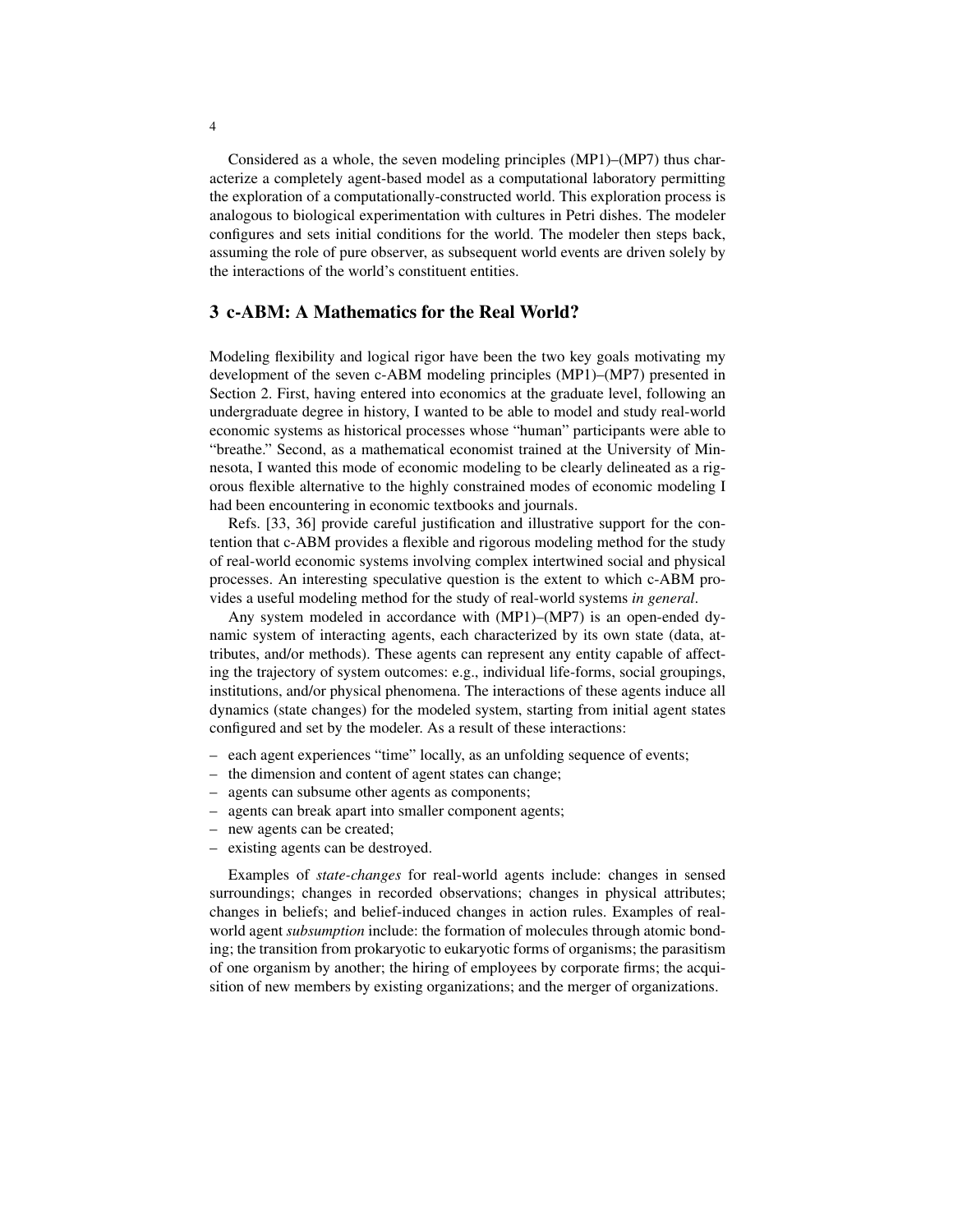Examples of real-world agent *creation and destruction* include: volcanic eruptions; natural birth and death; the invention and obsolescence of products; and the establishment and disbanding of organizations. Creation and destruction events for populations of agents can be computationally modeled by means of evolutionary algorithms taking various forms.

Note, in particular, that models adhering to (MP1)–(MP7) permit the study of real-world systems that evolve from initial conditions with:

- no fixed "space" apart from persistent spatial agents (if any) that modelers initially configure;
- no fixed "time process" apart from persistent event-scheduler agents (if any) that modelers initially configure;
- no fixed "physical laws" apart from persistent agent methods (if any) that modelers initially configure.

The ability to model real-world systems without having to presuppose a fixed externally given "space" or "time process" permits the study of open perplexing questions in physics regarding the existence (or not) of these concepts as fundamental fixed aspects of the physical universe.

Persistent agent methods that a researcher might want to initially configure for a modeled real-world system include methods that support self-organization and natural selection processes. These types of processes appear to be a basic driver of real-world agent interactions at all levels of agent encapsulation that humans can currently perceive. An interesting question is whether they also drive agent interactions at levels beyond current human perception, such as at a quantum level.

Finally, c-ABM permits the "thickly constructive" modeling of real-world systems in the following sense: Given initial agent states, to an external observer the model might appear to consist of successive *changes* in agent states constructively determined by successive agent interactions. In actuality, these successive agent interactions are determined by successive agent states whose evolution can entail nonconstructive "leaps of faith."

A more precise characterization of c-ABM as a *thickly-constructive* modeling method is as follows. By definition, the state of an agent at a given instant consists of data, attributes, and/or methods. By agent local constructivity and autonomy, all agent interactions at a given instant are determined by the ensemble of agent states at this instant. By system historicity, any world event (change in agent states) at a given instant is induced by prior or concurrent agent interactions. However, an agent's state at a given instant can include acquired or evolved attributes taking the form of *non-constructive beliefs*, i.e., beliefs that assign truth values to propositions that are not constructively decidable. Consequently, non-constructive agent beliefs ("leaps of faith") at a given instant can affect future world events.

Models satisfying the seven c-ABM modeling principles (MP1)–(MP7) thus permit non-constructive agent beliefs to function as possible causal factors for Carlo Rovelli's "world...of events, not things" [24, Ch. 6], Gilbert Ryle's "ghost in the machine" [25, pp. 11-24], and Lee Smolin's "seers" [27, Part IV.18].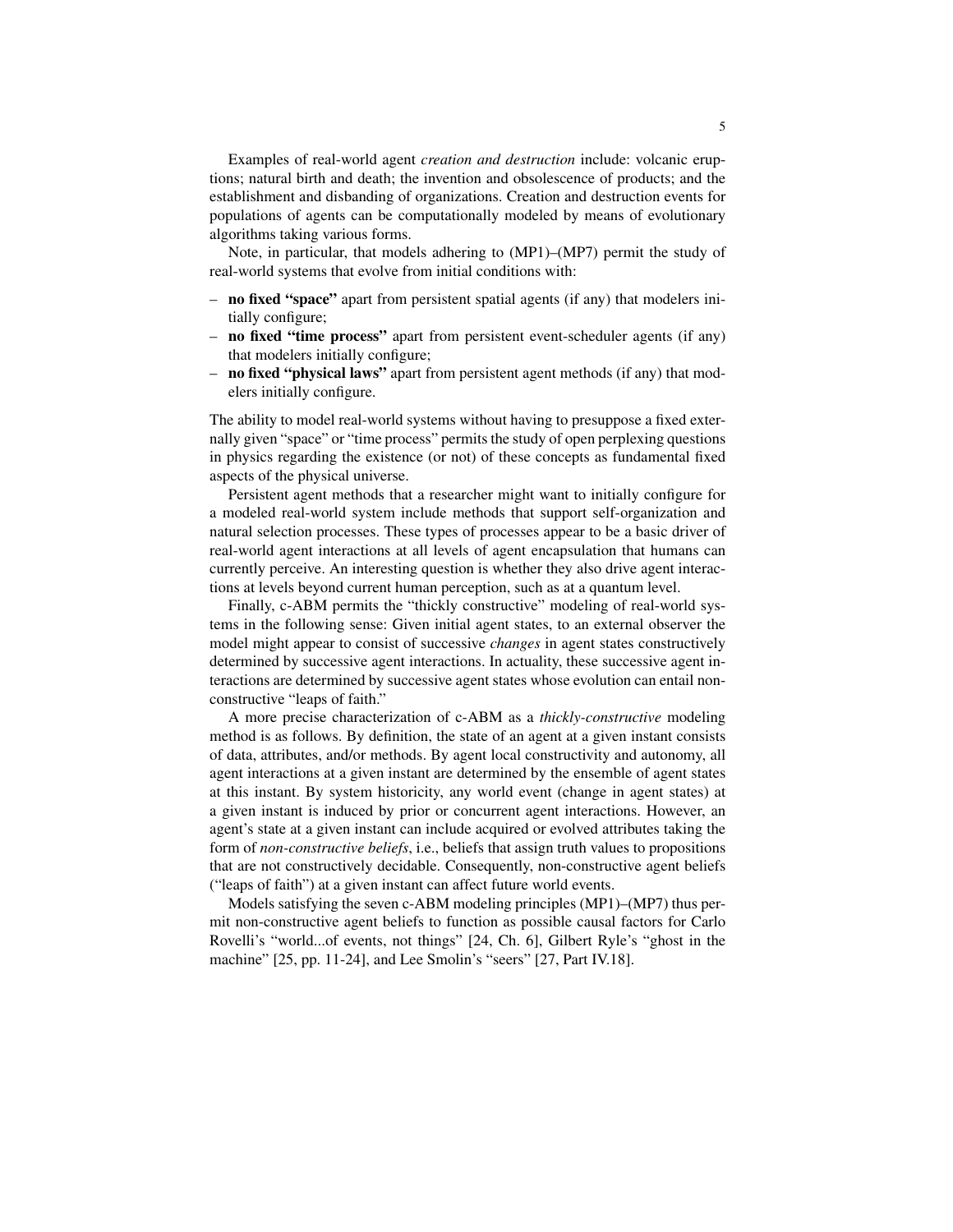#### 4 Agent-Based Computational Economics

*Agent-based Computational Economics (ACE)* is the specialization of *completely Agent-Based Modeling (c-ABM)* to economic systems. More precisely, ACE is the modeling of *economic* systems in accordance with the seven c-ABM modeling principles (MP1)–(MP7) presented in Section 2.

Each ACE model must therefore be an initial-value state-space economic model satisfying the agent definition (MP1), the agent scope requirement (MP2), and the five additional requirements (MP3)–(MP7): namely, agent local constructivity; agent autonomy; system constructivity; system historicity; and modeler as culturedish experimenter. As detailed in [33], ACE thus permits economists to study realworld economies as open-ended locally-constructive sequential games:

Modern economic theory also relies heavily on state-space models. However, these models typically incorporate modeler-imposed rationality, optimality, and/or equilibrium conditions that could not (or would not) be met by locally-constructive and autonomous agents interacting within economic systems that satisfy system constructivity and system historicity. For example, strong-form rational expectations assumptions require the ex ante expectations of decision-makers to be consistent with ex post model outcomes. The determination of a rational expectations solution is therefore a global fixed-point problem that requires the simultaneous consideration of all modeled decision periods without regard for local constructivity, autonomy, and historical process constraints.

In contrast, ACE permits the *open-ended* dynamic modeling of economic systems *without external imposition* of rationality, optimality, or equilibrium conditions. ACE models can therefore be used to conduct systematic investigations of these conditions as testable prior hypotheses. This capability fundamentally distinguishes ACE from all currently standard dynamic economic modeling methods.

Finally, the requirement that ACE models satisfy the seven c-ABM modeling principles (MP1)–(MP7) permits ACE to be distinguished more clearly and carefully from other variants of agent-based modeling [7, Chs. 1-2], and from important related modeling methods such as microsimulation [23], system dynamics [21], and econophysics [8].

#### 5 ACE Agent Rationality

For ACE researchers, as for economists in general, the modeling of decision-makers is a primary concern. Consequently, it is important to correct a major misconception still being expressed by some economic commentators uninformed about the powerful capabilities of modern software: namely, the misconception that ACE decisionmaking agents cannot be as rational (or irrational) as real-world decision-makers.

To the contrary, the constraints on agent decision-making implied by the seven c-ABM modeling principles (MP1)–(MP7) are constraints inherent in every realworld dynamic system. As demonstrated concretely in [26], the methods used by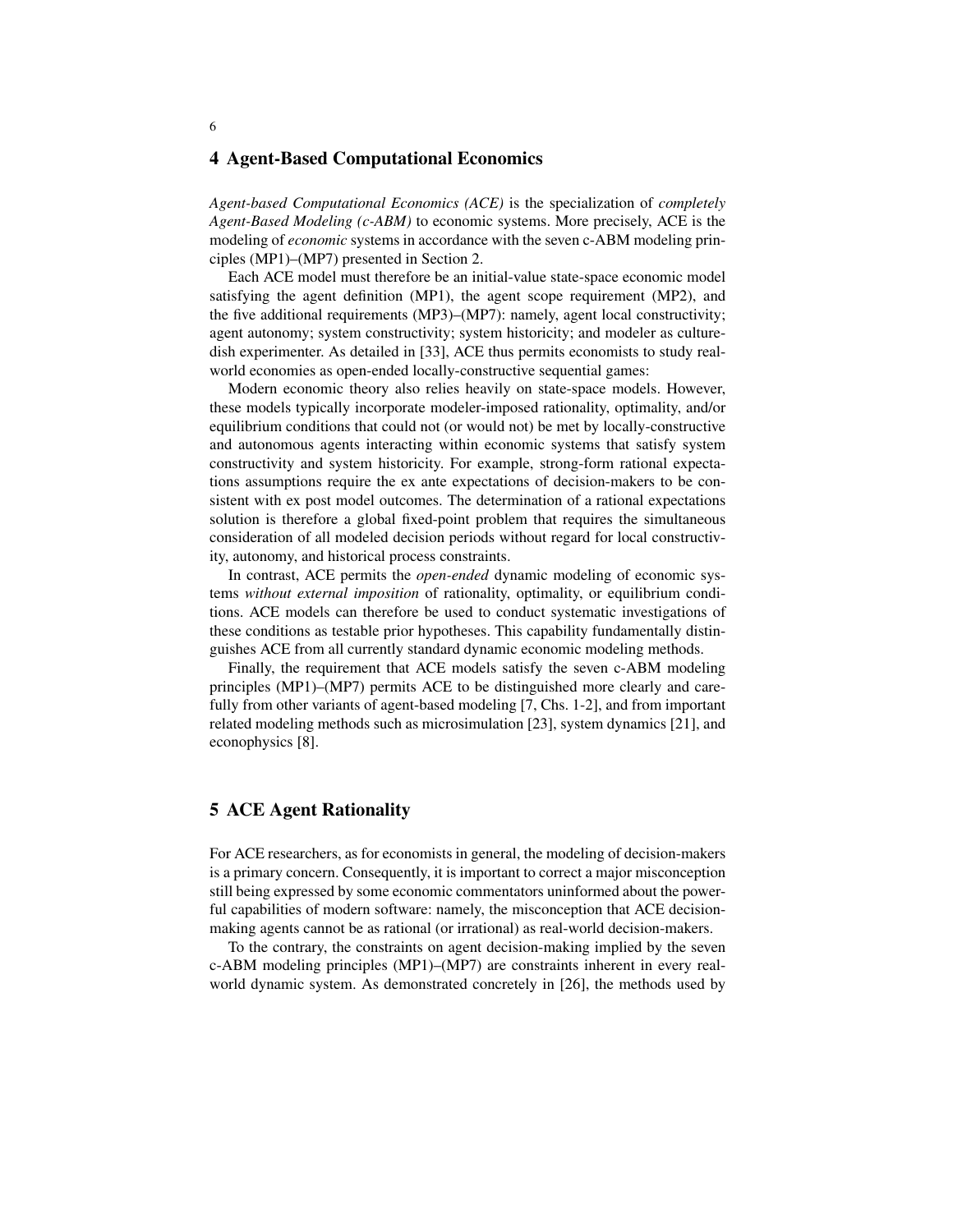ACE decision-making agents can range from simple behavioral rules to sophisticated anticipatory learning algorithms for the approximate achievement of intertemporal objectives.

Extensive annotated pointers to introductory materials on the implementation of learning and decision methods for ACE agents can be accessed at the ACE learning research repository [41]. The learning methods covered in these materials include:

- *Reactive reinforcement learning.* Roth-Erev reactive reinforcement learning, ... ;
- *Belief-based learning.* Fictitious play, Camerer/Ho EWA algorithm, ... ;
- *Anticipatory learning.* Q-learning, adaptive dynamic programmming, ... ;
- *Evolutionary learning.* Genetic algorithms, genetic programming, ... ;
- *Connectionist learning.* Associative memory learning, artificial neural network (ANN) learning, deep learning using ANNs with multiple hidden layers, ... .

# 6 ACE Agent Stochasticity

Stochastic aspects can easily be represented within ACE models. ACE agent data can include past or run-time realizations for real-world random events, ACE agent attributes can include beliefs based on probabilistic assessments, and ACE agent methods can include *Pseudo-Random Number Generators (PRNGs)*.

A PRNG is a deterministic algorithm *A*, initialized by a seed value *s*, able to generate a sequence  $A(s)$  of numbers with the following property: Over some finite initial length  $L(s)$ , the sequence  $A(s)$  closely mimics the properties of a random number sequence. The typical length of  $L(s)$  calculated across admissible seed values *s* is a key metric used to evaluate the performance quality of a PRNG *A*.

PRNGs can be included among the methods of ACE decision-making agents, thus permitting these agents to "randomize" their behaviors. For example, an ACE decision-making agent can use PRNGs to choose among equally preferred actions or action delays, to construct mixed strategies in game situations to avoid exploitable predictability, and/or to induce perturbations in action routines in order to explore new action possibilities.

PRNGs can also be included among the methods of other types of ACE agents, such as ACE physical or biological agents, in order to model stochastic phenomena external to ACE decision-making agents. For example, an ACE weather agent can use a PRNG to generate a weather pattern for its computational world during a simulated time-interval  $T$  that affects the actions expressed by ACE decision-making agents during *T*.

An additional important point is that ACE agents are *encapsulated* in the following sense: The internal data, attributes, and/or methods of each ACE agent A can be partially or completely hidden from any other ACE agent B, either by the deliberate choice of agent A, or by initial modeler specification. Thus, ACE agents can be unpredictable to one another even if they make no use of random event realizations, probabilistic assessments, or PRNGs.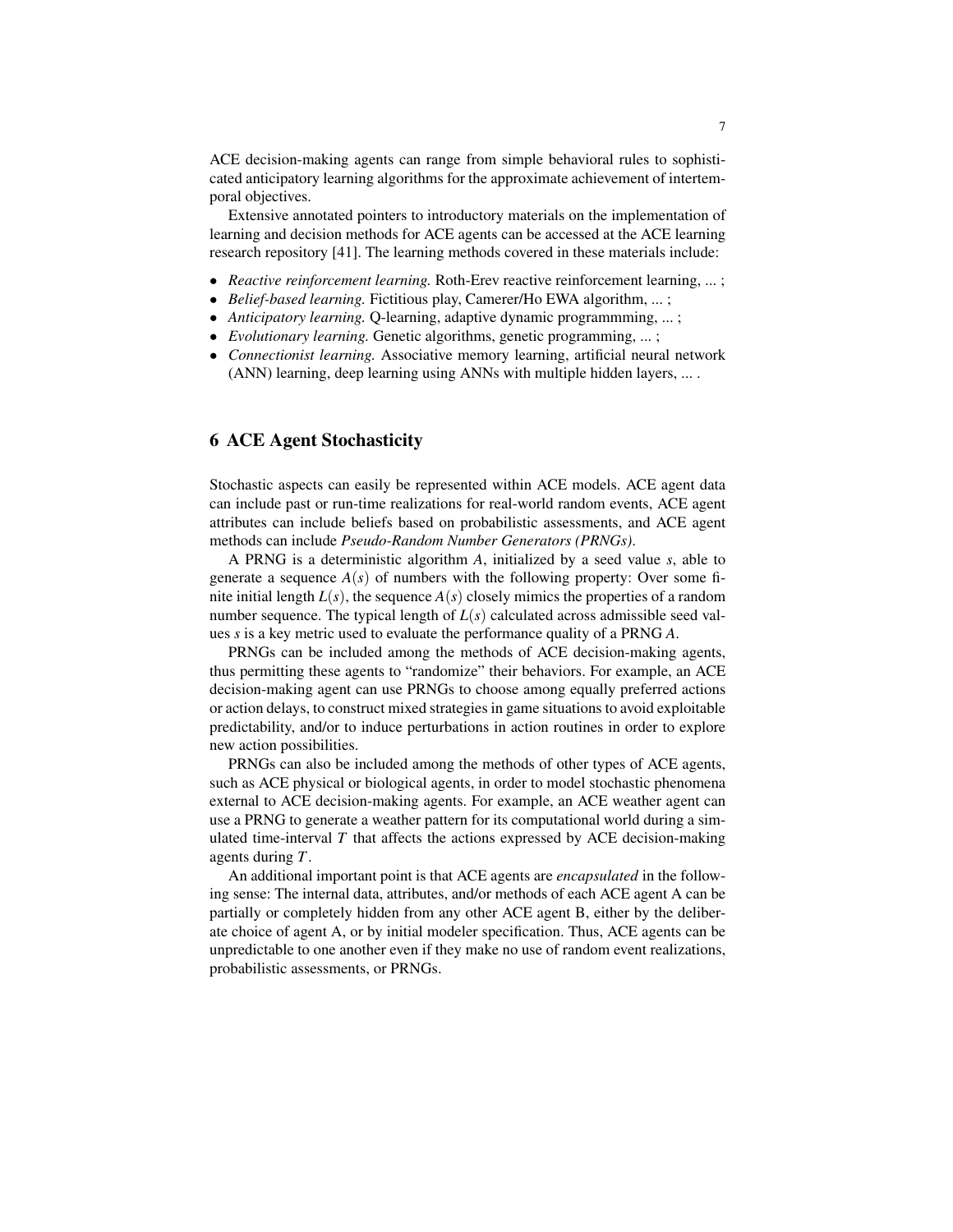Finally, the seven c-ABM modeling principles (MP1)–(MP7), considered as a whole, require ACE models to be *stochastically complete* in the following sense: If an ACE modeler desires to include a simulated stochastic shock process within their computationally-constructed world, the source (originating point) and sinks (impact points) for this shock process must be explicitly represented as agents that reside and interact within this world. Stochastic completeness thus encourages ACE modelers to think carefully about the intended empirical referents for any simulated stochastic shock processes. This, in turn, should help to reduce or eliminate reliance on *ad hoc* external shock terms as the sources of dynamic persistence and the drivers of dynamic interactions.

## 7 ACE Research Objectives

Current ACE research divides roughly into four branches, each corresponding to a different objective.

One primary objective is understanding the appearance and persistence of empirical regularities. Examples include adherence to social norms, socially accepted monies, widely instituted market protocols, business cycles, persistent wealth inequality, and the common adoption and use of technological innovations.

An ACE model capable of generating an empirical regularity based on empiricallycredible agent specifications provides a candidate explanation for this regularity. As discussed more carefully by LeBaron and Tesfatsion [19] and Tesfatsion [33, 40], the empirical validation of agent specifications should ideally encompass four distinct aspects: (i) *Input Validation:* Validation of initially specified agent data and attributes; (ii) *Process Validation:* Validation of initially specified agent methods; (iii) *Descriptive Output Validation:* In-sample model fitting; and (iv) *Predictive Output Validation:* Out-of-sample model forecasting.

A second primary objective is **normative design**. How can ACE models facilitate the design of structures, institutions, policies, and/or regulations intended to improve the performance of economic systems? The ACE approach to normative design is akin to filling a bucket with water to determine if it leaks. An ACE researcher computationally constructs a world capturing salient aspects of an economic system operating under a proposed design. The researcher identifies a range of initial agent state specifications of interest, including seed values for agent PRNG methods. For each such specification the researcher permits the world to develop forward, driven solely by agent interactions. Recorded world outcomes are then used to evaluate design performance.

A critical issue for ACE normative design studies is the extent to which outcomes resulting under a tested design are efficient, fair, and orderly, despite possible attempts by ACE decision-making agents to game the design for personal advantage. A related issue is a cautionary concern for adverse unintended consequences. *Optimal* design might not be achievable, especially for large complex systems; but ACE

8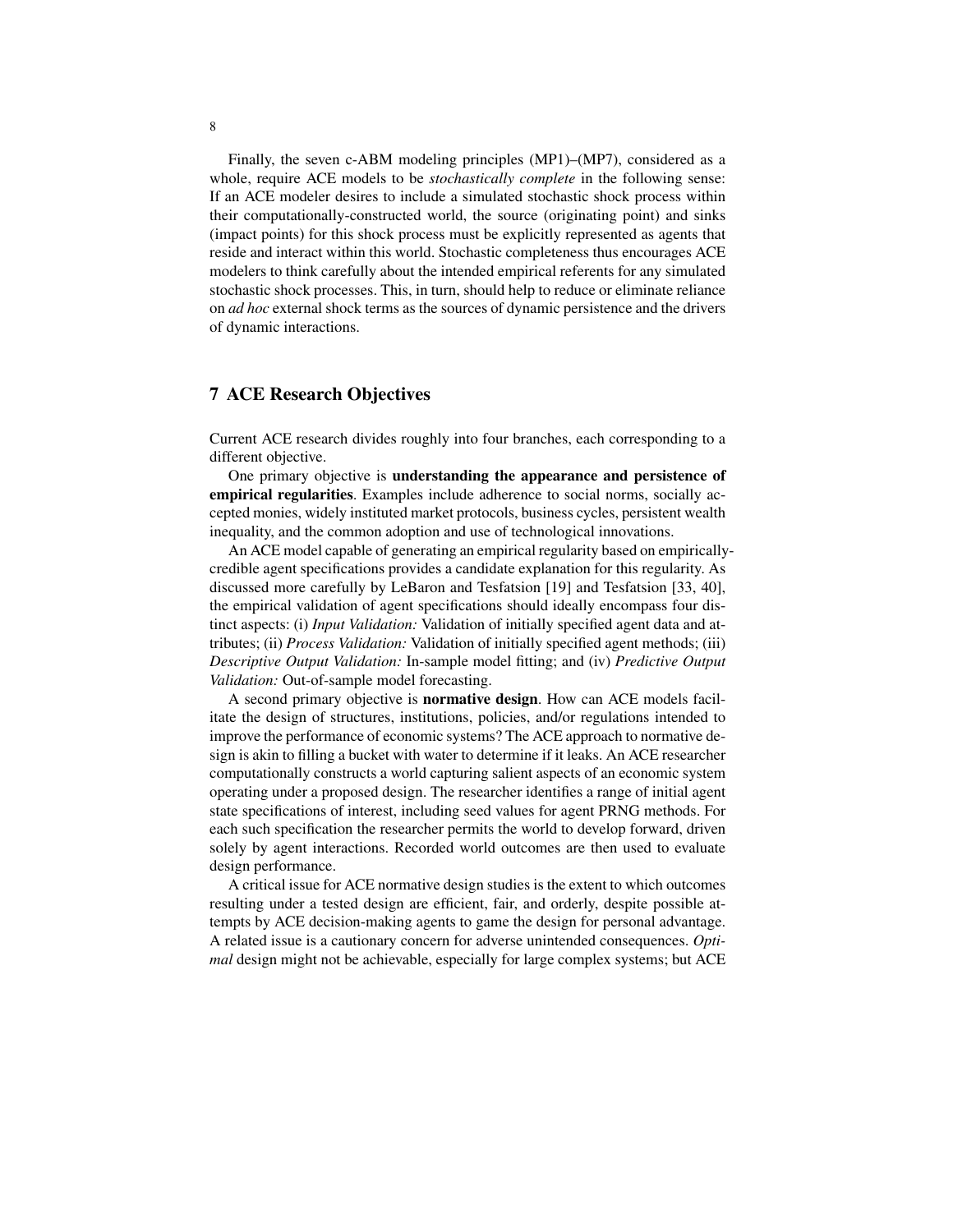modeling can facilitate *robust* design for increased system reliability and resiliency, a goal that is both feasible and highly desirable.

A third primary objective is qualitative insight and theory generation. How can ACE modeling be used to study the *potential* future behavior of an economic system? A quintessential example of this line of research is an old but still unresolved concern of economists such as Adam Smith (1723-1790), Ludwig von Mises (1881-1973), John Maynard Keynes (1883-1946), Joseph Schumpeter (1883-1950), and Friedrich von Hayek (1899-1992): namely, what are the self-organizing capabilities of decentralized market economies?

Ideally, what is needed for this objective is the *phase portrait* of the economic system, i.e., a representation of the system's potential state trajectories starting from each possible initial system state. This phase portrait would help to clarify which regions of the system's state space are credibly reachable, hence of empirical interest, and which are not. It would also reveal the possible existence of equilibrium state trajectories E, however "equilibrium" is defined. Finally, it would reveal the *basin of attraction* for any such E, that is, the (possibly empty) subset of system states which, if reached, would result in progression to E.

An ACE modeling of an economic system permits the modeler to conduct batched model runs, starting from multiple initial agent-state specifications. The modeler can thus generate a rough approximation of the system's phase portrait.

A fourth primary objective is method/tool advancement. How best to provide ACE researchers with the methods and tools they need to undertake theoretical studies of dynamic economic systems through systematic sensitivity studies, and to examine the compatibility of sensitivity-generated theories with real-world data? ACE researchers are exploring a variety of ways to address this objective ranging from the careful consideration of methodological principles to the practical development of programming, verification, empirical validation, and visualization tools.

# 8 Brief History of ACE

I first encountered agent-based modeling in a delightful 1983 *Scientific American* essay [15] by Douglas Hofstadter celebrating Bob Axelrod's work on *Iterated Prisoner's Dilemma (IPD)* tournaments [2].<sup>4</sup> Axelrod's key idea was first to specify an initial population of computer programs, each implementing an IPD strategy, and then to let these programs engage in repeated round-robin play of PD games with or without evolution of their initially programmed strategies. The goal was to see under what conditions, and to what extent, cooperative play might be induced.

Two aspects of Axelrod's tournaments stood out for me in comparison with standard economic modeling approaches at the time. First, even in deterministic form, the tournaments involved sufficiently complex interactions that it was difficult to deduce long-run outcomes from initial conditions. Thus, as in real-world biological

<sup>4</sup> This essay was brought to my attention circa 1985 by Bob Rider, a PhD student in the Department of Economics at the University of Southern California with an interest in game theory.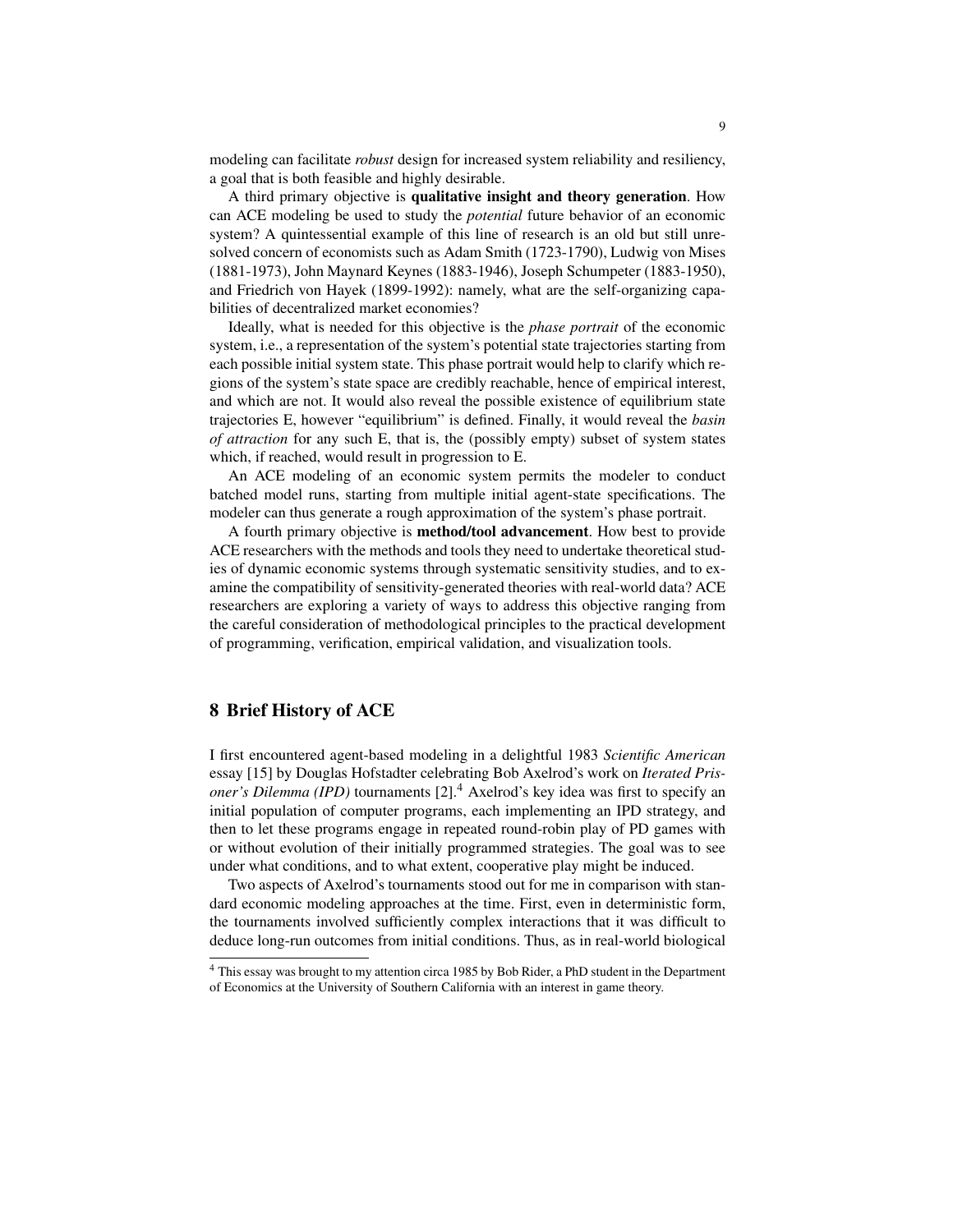experiments with cultures in Petri dishes, researchers could be genuinely surprised by tournament outcomes. Second, in repeated play, Axelrod's agents (computer programs) exhibited induced "social" behaviors with interesting "life-like" characteristics, such as trust, deception, reciprocity, and stance towards strangers.

In the mid-1980s I was heavily involved in the development of *adaptive computation* methods, i.e., flexible computational solution methods able to adapt to the problem at hand rather than requiring the problem to be adapted to the method. It thus took me some time to redirect my research towards an exploration of Axelrod's intriguing agent-based approach for the flexible modeling of economic systems.

Indeed, my first "agent-based" work was a 1991 adaptive computation paper [17] co-authored with applied mathematician Bob Kalaba. In this paper we develop an *adaptive homotopy* solution method able, in runtime, to detect and avoid regions of the solution space where calculations are ill-conditioned due to nearby singularities or bifurcation points. This adaptive capability is achieved by replacing the standard homotopy continuation parameter, moving in a *pre-set* manner from 0 to 1 *along the real line*, with a "smart agent" able to construct and traverse an *adaptivelydetermined* path from 0+0i to 1+0i *in the complex plane*. The smart agent decides the direction and length of its next step, given its current state, by solving a multicriteria optimization problem requiring a trade-off between two criteria: (i) maintain a short path length from 0+0i to 1+0i; and (ii) avoid regions in the complex plane where ill-conditioning of calculations is detected.

During the early-to-mid 1990s I increasingly participated in ABM-related conference panel sessions. This participation included: the Artificial Life III Conference sponsored by the Santa Fe Institute (Sweeney Center, Santa Fe, New Mexico, June 15–19, 1992); a session at the Economic Science Association Meeting (Tucson, Arizona, October 21–23, 1993); a session at the North American Summer Meeting of the Econometric Society (Université Laval, Quebec City, June 24–28, 1994); the First International Conference on Computing in Economics and Finance (CEF1995, University of Texas, Austin, May 21–24, 1995); the First Economic Artificial Life Conference (Santa Fe Institute, Santa Fe, New Mexico, May 26–29, 1995); an American Economic Association panel session at the Annual Meeting of the Allied Social Science Associations (ASSA, San Francisco, CA, January 5–7, 1996); the UCLA Economic Simulation Conference (University of California, Los Angeles, February 9, 1996); and the Fifth Annual Conference on Evolutionary Programming (San Diego, California, February 29–March 2, 1996).

However, the most pivotal meeting for me, personally, was an informal "agentbased economics" meeting I organized, held immediately after the formal close of the Second International Conference on Computing in Economics and Finance (CEF1996, Geneva, Switzerland, June  $26-28$ , 1996).<sup>5</sup> A key agenda item for this informal meeting was to consider how agent-based modeling might best be promoted

<sup>5</sup> As indicated by a preserved sign-up sheet, the participants in this informal meeting were: Rob Axtell; Ann Bell; Chris Birchenhall; Kai Brandt; Thomas Brenner; Charlotte Bruun; Shu-Heng Chen; Michael Gordy; Sergei Guriev; Armin Haas; Esther Hauk; Gillioz Jean-Blaise; Alan Kirman; Bob Marks; Christian Rieck; Ernesto Somma; Leigh Tesfatsion; and Nick Vriend.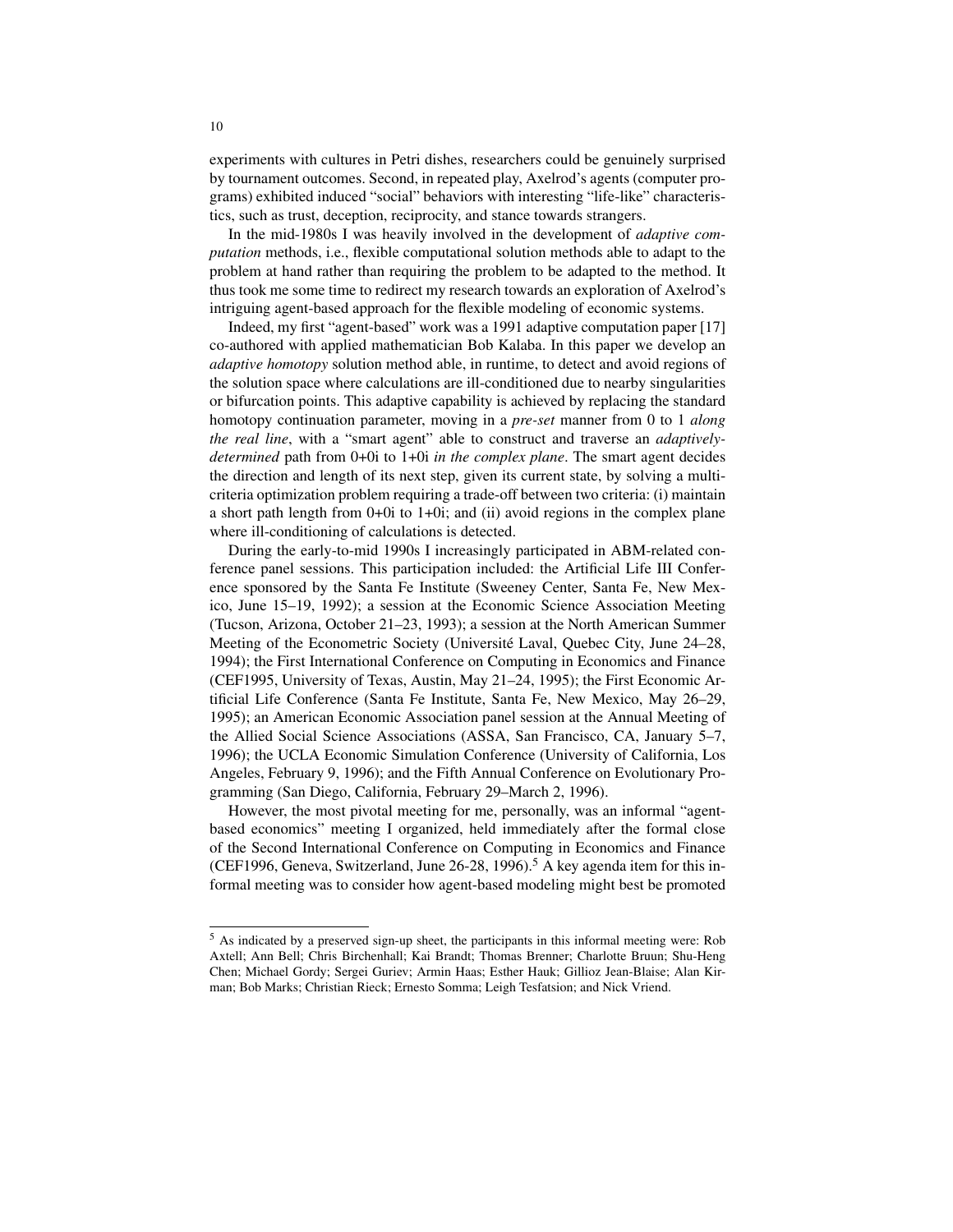to the economics profession at large. I left this meeting determined to develop a website devoted to this objective.

Exploiting the brand-new availability of web browsers, in particular Netscape Navigator,<sup>6</sup> I began my *Agent-Based Economics (ABE)* website in late July of 1996 on an Iowa State University (ISU) server. In addition, with important input from Rob Axtell, I supplemented the ABE website with an ABE mailing list to be used for the distribution of occasional news notes.

However, microeconomists at ISU and elsewhere – Herman Quirmbach in particular – soon convinced me that ABE was a poor name-choice. They predicted that economic theorists would be dismissive of this "new" agent-based modeling approach on the grounds that standard micro-founded economic models were already "agent-based" since they modeled the optimizing behaviors of individual consumers and/or firms. Crucial additional "agent-based" requirements (e.g., agent autonomy and system historicity) would be ignored. Consequently, as documented in the February 1997 ACE news notes  $[38]$ ,<sup>7</sup> I changed the names of my website and mailing list to *Agent-based Computational Economics (ACE)* in August 1996 to stress computational modeling as one feature distinguishing the proposed agentbased modeling approach from then-standard economic modeling approaches.<sup>8</sup>

This 1996 name-change from ABE to ACE turned out to be fortuitous. It immediately connected the ACE modeling method to seminal work on "computational economics" being undertaken by Ken Judd and other participants in the Society for Computational Economics (SCE), founded in 1995. ACE was soon formally named an SCE Special Interest Group, thus permitting its consideration for panel session allotment at annual SCE meetings.<sup>9</sup>

A major ACE landmark occurred in the summer of 1997. As documented in my ACE news notes [38] distributed between February and May of 1997, Program Chair Ken Judd invited Blake LeBaron and myself to organize two contributedpaper sessions on ACE for the Third International Conference on Computing in Economics and Finance (CEF1997) to be held in July 1997 at Stanford University, plus a post-meeting satellite session devoted entirely to ACE topics.

A second major ACE landmark occurred in 1998: I was invited to guest-edit three special journal issues on ACE, one for the *Journal of Economic Dynamics*

<sup>6</sup> Netscape Communications Corporation, founded in April 1994 by Marc Andreessen and James H. Clark, released Netscape Navigator in November 1994 as freely downloadable software. Netscape Navigator, a successor of Mosaic (co-developed by Andreesen), was among the first browser products released in support of the mid-1990s consumer Internet revolution.

 $<sup>7</sup>$  The earliest distributed ABM/ACE news notes were not saved in retrievable form; the online</sup> posted ACE news notes [38] begin in February 1997. The formatting of these online ACE news notes is ancient by browser standards. Although some formatting commands used in these news notes no longer compile properly using modern browsers, the news notes have been left in their originally posted form in order to preserve their historical authenticity.

<sup>&</sup>lt;sup>8</sup> Specifically, to reflect the name change from ABE to ACE, the website URL address was changed from http://www.econ.iastate.edu/tesfatsi/abe.htm to http://www.econ.iastate.edu/tesfatsi/ace.htm and the mailing list address was changed from abelist@iastate.edu to acenewslist@iastate.edu.

<sup>9</sup> The annual SCE meeting is officially referred to as the *International Conference on Computing in Economics and Finance (CEF)*.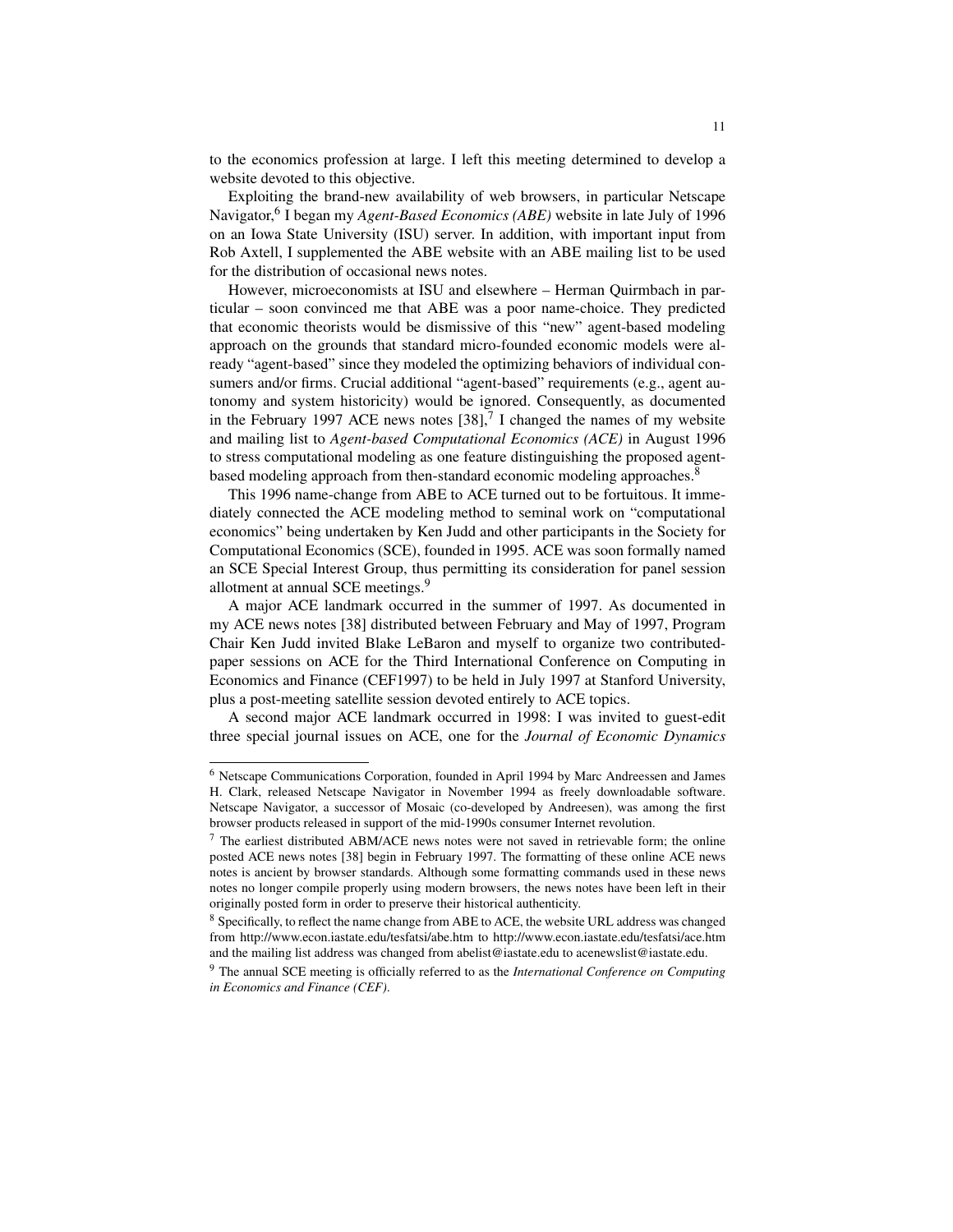*and Control (JEDC)* [29], another for *Computational Economics (CE)* [30], and a third for the *IEEE Transactions on Evolutionary Computation (IEEE TEC)* [31]. As documented in my September 1998 ACE news notes [38], prospective authors for the JEDC special issue were asked to submit papers that addressed an issue of economic importance from an agent-based perspective. Prospective authors for the CE and IEEE TEC special issues were asked to submit papers with a strong agentbased computational component that addressed evolutionary economics issues.

These three ACE special issues all appeared in 2001. The research reported in these special issues demonstrated how ACE modeling permitted interesting groundbreaking extensions of then-standard economic modeling capabilities.

For example, Chen and Yeh [9] develop an agent-based stock market model consisting of a collection of stock market traders together with a 'business school'. Each business faculty member at a given instant represents a particular 'school of thought' regarding the best stock market forecasting model. The comparative performance of these various forecasting models is regularly tested in a social review process (e.g., competition for publication in refereed journals), modeled via genetic programming. The business faculty use these test results to revise their models. A trader that takes time-off from trading to attend a particular faculty-member's course gains access to the forecasting model taught by this faculty member and tests whether this model outperforms his own currently-used model. If so, the trader replaces his currentlyused model with the faculty member's model and returns to market trading. The stock market traders thus evolve their forecasting models using a combination of individual learning (faculty course attendance decisions) and social learning (model replacement decisions).

As a second example, Tesfatsion [32] develops an agent-based labor market model with endogenous worker-employer matching, implemented by a Gale-Shapley deferred acceptance mechanism. To implement this mechanism, the workers and employers must exchange messages with each other at event-triggered instances regarding the receipt, acceptance, and refusal of work offers. During each labor market round, workers direct work offers to their most preferred employers; and employers accept work offers from their most preferred workers, refusing the rest. Once matched, a worker and employer engage in a work-site interaction modeled as a prisoner's dilemma game. The outcomes of these games in each labor market round affect worker and employer match preferences, hence who receives work offers and whose work offers are accepted or refused in the following round. This agent-based modeling of a labor market thus blends matching theory with game theory.

A third major ACE landmark occurred in 2005. Ken Arrow and Mike Intriligator, general editors for the North Holland (Elsevier) Handbooks in Economics Series, invited Ken Judd and myself to edit an ACE handbook volume for this series. Potential lead authors, with co-authors of their own choosing, were invited to submit chapters on topics of interest to ACE researchers.

Following a careful refereeing process, sixteen research chapters, seven perspective essays, and a resource guide for social science newcomers to agent-based modeling were accepted for the ACE handbook volume. The topic areas covered in the research chapters included: learning methods for economic agents; agent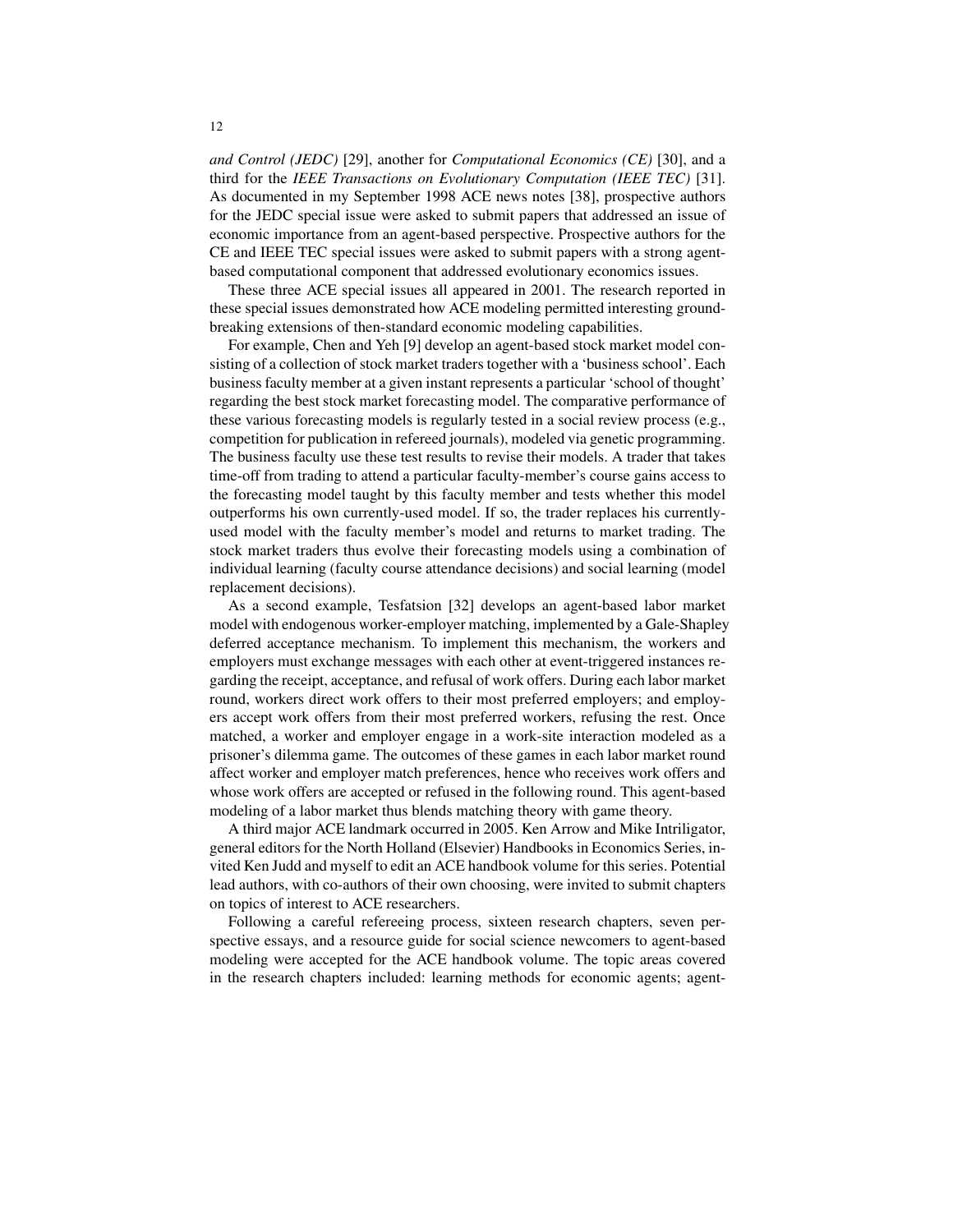based models and human-subject experiments; network formation among economic agents; agent-based computational finance; agent-based industrial organization; agent-based political economy; agent-based socio-economic modeling; agent-based software platforms for market design evaluation; and automated markets with trading agents. The ACE handbook volume [28] was published in 2006.

As documented at the ACE website [37], research making use of agent-based modeling for the study of economic systems has greatly expanded since 2006. This research is now appearing in a variety of journals with a welcoming inclusive methodological stance.<sup>10</sup> Research areas include: auction markets; automated markets; business and management; coupled economic and ecological systems; development economics; economic policy; energy economics; evolution of institutions and social norms; experiments with real and computational agents; financial economics; industrial organization; labor economics; learning and the embodied mind; macroeconomics; network formation and evolution; organizations; path dependence and lock-in effects; political economy; and technological innovation.

Another welcome development, stressed in recent reviews [1, 3, 33], is that ACE researchers are increasingly focusing on real-world applications in addition to conceptual advances. For example, as extensively documented at the research repositories [42, 43, 44] and in the survey articles [10, 11, 20, 34], three fast-growing application areas for ACE researchers are macroeconomic policy, financial economics, and electric power markets.

As a final note of optimism, consider the following: The new design proposed for centrally-managed wholesale power markets in the 2021 Wiley/IEEE Press book [35] was developed and tested by means of an open-source ACE platform [4] that implements salient aspects of actual U.S. centrally-managed wholesale power markets. This use of an ACE platform did not elicit any negative comments from the editor or anonymous referees. Indeed, based on extensive refereeing for power system journals, my assessment is that agent-based computational platforms are now commonly used to model and study the daunting complexity of modern power system operations. Surely many real-world economic systems are at least as complex as real-world power systems.

# 9 Concluding Remarks

As detailed in previous sections, *Agent-based Computational Economics (ACE*) is a specialization of *completely Agent-Based Modeling (c-ABM)* to economic systems. In turn, c-ABM is a variant of ABM that is axiomatically characterized by the seven specific modeling principles (MP1)–(MP7) presented in Section 2.

<sup>10</sup> These welcoming economic journals include: *Computational Economics*; *International J. of Microsimulation*; *J. of Economic Behavior and Organization*; *J. of Economic Dynamics and Control*; *J. of Economic Interaction and Coordination*; and *J. of Evolutionary Economics*. For a more extensive linked listing of welcoming journals, including finance and game theory journals, see [39].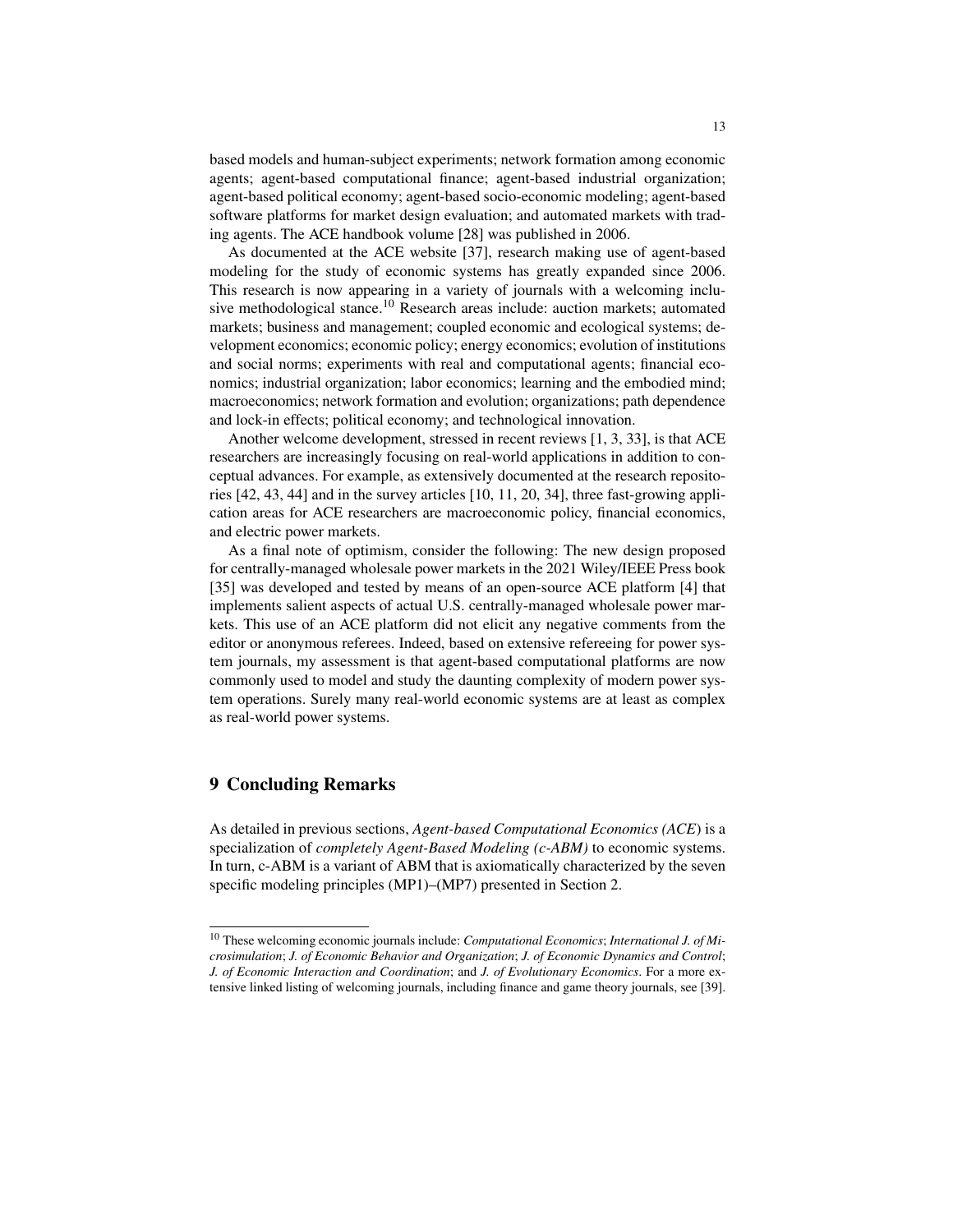Roughly summarized, any model satisfying (MP1)–(MP7) is a computationallyexpressed initial-value state-space model consisting of a collection of agents (software entities), each characterized at a given instant by its current state (data, attributes, and/or methods). Given initial agent states, any subsequent event (change in agent states) is induced by prior and/or concurrent agent interactions. The role of the modeler is limited to the configuration and setting of initial agent states, and to the non-perturbational observation, analysis, and reporting of model outcomes.

Sections 2–3 provide support for the supposition that c-ABM provides the "right mathematics" for the study of general real-world systems, e.g., systems involving complex intertwined social and physical processes, or even purely physical processes. Viewing c-ABM as a form of "mathematics" is apt in the following sense:

- A *classical mathematician* specifies a model *M* in equation form that embodies structural assumptions regarding the relationship between *M*'s externallydetermined inputs *x* and the (possibly empty) set of resulting model-determined outputs (solutions)  $v$ , where  $x$  is restricted to lie in some admissible input-space *X*. The classical mathematician then *proves theorems* for *M* in two forms:
	- Necessity of A for B *(if B, then A)*: If a solution  $v'$  for M satisfies property *P*<sup> $\prime$ </sup>, then the input *x*<sup> $\prime$ </sup> for *M* must lie in  $X' \subseteq X$ ;
	- **–** Sufficiency of A for B *(if A, then B)*: If the input  $x'$  for M lies in  $X' \subseteq X$ , then any corresponding solution  $v'$  for  $M$  must satisfy property  $P'$ .
- A *c-ABM modeler* specifies a model *CM* in computational (software) form that embodies structural assumptions regarding the relationship between *CM*'s externally-determined inputs *cx* (initial agent states) and the (possibly empty) set of resulting model-determined outputs (agent state trajectories) *cv*, where *cx* is restricted to lie in some admissible input-space *CX*. The c-ABM modeler then *implements an experimental study* for *CM* taking the following form: For each input  $cx'$  in a specified *finite* subset  $CX'$  of the input-space  $CX$ , what properties are exhibited by any resulting computationally-generated output  $cv$ ?

Critics might argue that a classical mathematician typically establishes necessity and sufficiency theorems (input  $\leftrightarrow$  output relationships) for an analyticallyexpressed model *M* over *infinite* input subspaces  $X'$ . In contrast, a c-ABM modeler can only establish sufficiency "examples" (input  $\rightarrow$  output relationships) for a computationally-expressed model  $CM$  over *finite* input subsets  $CX'$ . This criticism can be countered in two ways.

First, as eloquently argued by Judd [16, Sec. 4, p. 886], a "theorem" is simply a collection of "examples." The *relevance and robustness* of a collection of "examples" is surely more important than the *number* of these "examples."

Second, in classical mathematics, many proofs rely on *two-valued logic*, i.e., the maintained assumption that every proposition is either true or false. For example, the proof of a sufficiency theorem "if A, then B" often proceeds using *proof by contradiction*, as follows: Establish that the *falsity* of the proposition "if A, then B" would imply the *falsity* of a proposition C that is known (or assumed) to be true. Assuming two-valued logic, the proposition "if A, then B" must then be true, even

14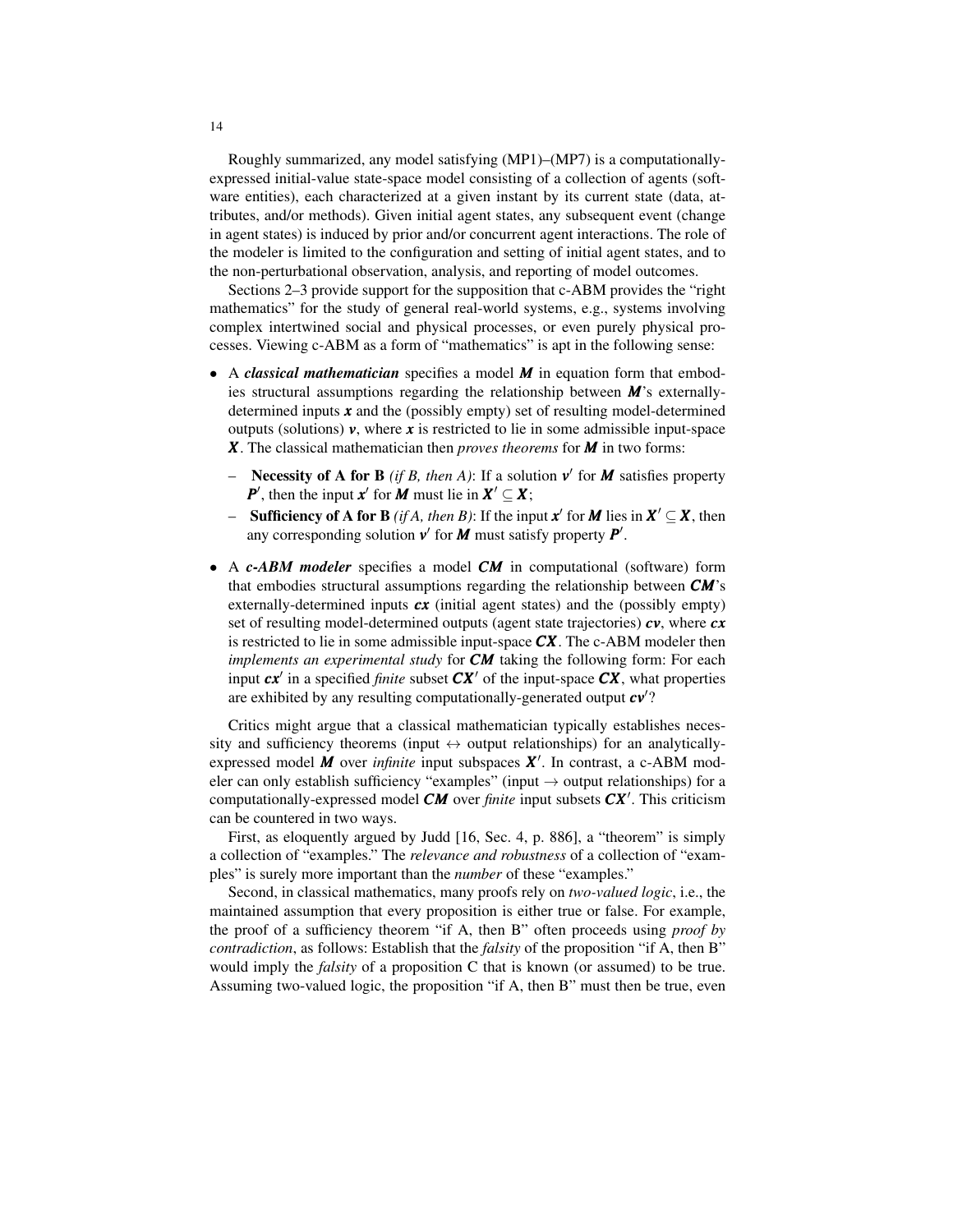if it is not possible to construct (calculate, generate, ...) the realization of B that corresponds to a realization of A.

In contrast, the sufficiency "examples" (if A, then B) established by a c-ABM modeler take the following externally constructive form: The c-ABM modeler conducts an experimental study with a c-ABM model that exhibits property A and observes that every resulting model outcome exhibits property B.

However, as stressed in Section 3, a c-ABM model can in fact be a *thickly constructive* blend of classical and constructive mathematics, in the following sense. Agent states consist of data, attributes, and/or methods. Agent attributes can include evolved or acquired non-constructive beliefs ("leaps of faith") as well as constructive beliefs based on input-output relationships directly observed or experienced in interactions with other agents. Agent methods can include belief-dependent behavioral rules for the determination of intended acts, i.e., acts the agents intend to express within their computational world. Agent interactions (expressed agent acts) depend on agent methods. Finally, all world events (changes in agent states) are driven by agent interactions. Consequently, world events can depend on a mix of non-constructive and constructive agent beliefs.

Does the thick constructivity of c-ABM necessarily imply that c-ABM is the "best" modeling approach for the study of real-world social systems whose human participants act on the basis of non-constructive as well as constructive beliefs? Absolutely not. However, as Fig. 1 depicts, human-subject experiments and c-ABM constitute the two polar end-points for a spectrum of hybrid human/agent experiment-based modeling methods that are well-suited for such studies.



Fig. 1 A spectrum of experiment-based modeling methods ranging from 100% human subjects to 100% computer agents (c-ABM).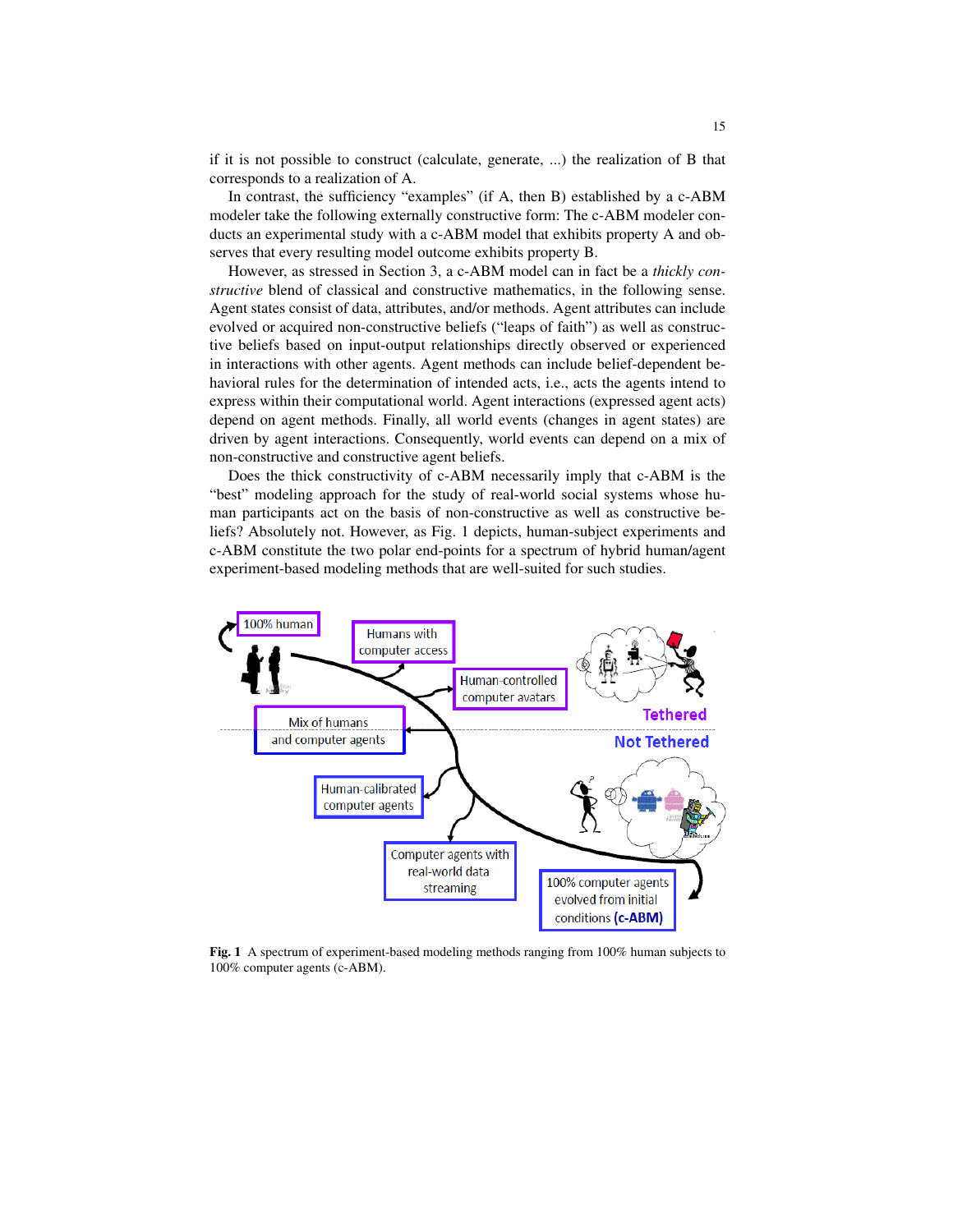The repository [45] provides annotated links to studies focusing on possible synergies *between* human-based and agent-based experimental studies, as well as annotated links to several experiment-based studies (e.g., serious game research [48]) involving a *mix* of humans and computer agents. However, to date, the full range of hybrid human/agent experiment-based modeling methods depicted in Fig. 1 has not been systematically explored.

#### Acknowledgements

I am very grateful to Shu-Heng Chen, Marcin Czupryna, and Volker Grimm for their extensive thoughtful comments on a previous version of this perspective. I am also thankful to the following people for helpful comments on related topics, many directed specifically to my coverage of these related topics in [36]: Richie Adelstein; W. Brian Arthur; Bob Axelrod; Rob Axtell; Costas Azariadis; Ross Baldick; Cesar Enrique Garcia Diaz; Marty Eichenbaum; Dan Friedman; Mauro Gallegati; Nick Gotts; Omar Guerrero; Dirk Helbing; Mike Honig; Dan Houser; Marco Janssen; George Judge; Lorenzo Kristov; Sergio Mariotti; Sheri Markose; Bob Marks; Vittorio Nespeca; Dawn Parker; Gary Polhill; Steve Railsback; Ryan Schoppe; Rajiv Sethi; Ken Steiglitz; Shyam Sunder; Peter Swann; Nick Vriend; Steve Widergren; and Mike Woodford.

#### References

- 1. Arthur, W. Brian 2021. Foundations of Complexity Economics, *Nature Reviews Physics* 3, 136-145. https://doi.org/10.1038/s42254-020-00273-3
- 2. Axelrod, Robert 1984. *The Evolution of Cooperation*, Basic Books, Inc., New York, NY, USA.
- 3. Axtell, Robert L., and Farmer, J. Doyne 2018. Agent-Based Modeling in Economics and Finance: Past, Present, and Future, Version 1.09, Unpublished Working Paper.
- 4. Battula, Swathi, and Tesfatsion, Leigh 2020. *Agent-Based Modeling of Electricity Systems* (AMES) - Version 5.0, Github Code/Data Repository, ©Battelle Memorial Institute https://github.com/ames-market/AMES-V5.0
- 5. Chen, Shu-Heng (Ed.) 2002. *Evolutionary Computation in Economics and Finance*, Physica-Verlag, Heidelberg, Germany.
- 6. Chen, Shu-Heng 2012. Varieties of Agents in Agent-Based Computational Economics: A Historical and an Interdisciplinary Perspective, *J. of Economic Dynamics and Control* 36(1), 1-25.
- 7. Chen, Shu-Heng 2016. *Agent-Based Computational Economics: How the Idea Originated and Where it is Going*, Routledge, New York, NY, USA.
- 8. Chen, Shu-Heng, and Li, Sai-Ping 2012. Econophysics: Bridges Over a Turbulent Current, *International Review of Financial Analysis* 23, 1-10.
- 9. Chen, Shu-Heng, and Yeh, Chia-Hsuan 2001. Evolving Traders and the Business School with Genetic Programming: A New Architecture of the Agent-Based Artificial Stock Market, *Journal of Economic Dynamics and Control* 25(3-4), March, 363-393.
- 10. Dawid, Herbert, and Delli Gatti, Domenico 2018. Agent-Based Macroeconomics, Chapter 2 (pp. 63-156) in: Cars Hommes and Blake LeBaron (Eds.), *Handbook of Computational Economics 4: Heterogeneous Agent Modeling*, Handbooks in Economics Series, North Holland (Elsevier), Amsterdam, NL.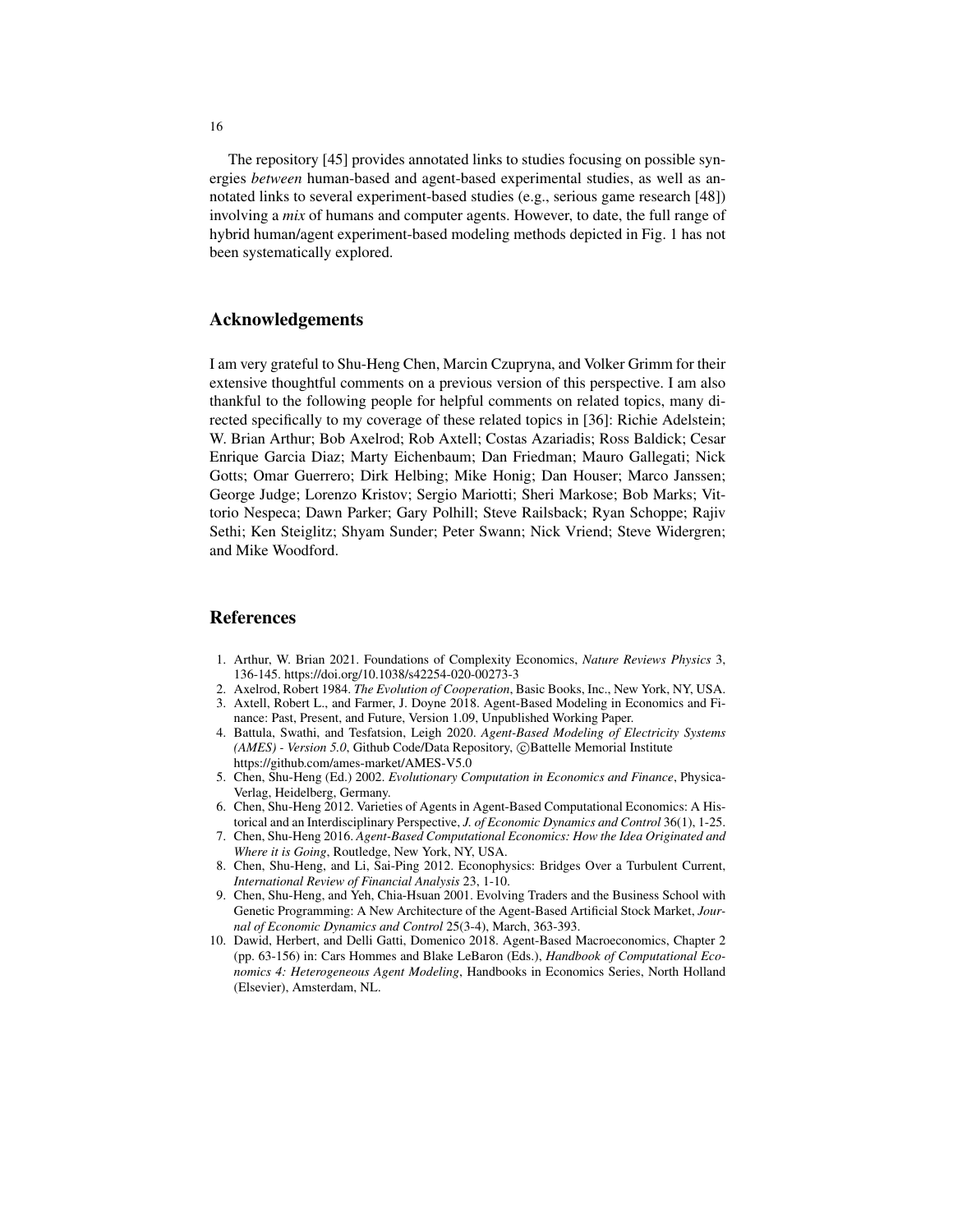- 11. Dosi, Giovanni, and Roventini, Andrea 2019. More is Different ... and Complex! The Case for Agent-Based Macroeconomics, *Journal of Evolutionary Economics* 29, 1-37. https://doi.org/10.1007/s00191-019-00609-y
- 12. Epstein, Joshua M. 2006. *Generative Social Science: Studies in Agent-Based Computational Modeling*, Princeton University Press, Princeton, NJ, USA.
- 13. Epstein, Joshua M., and Axtell, Robert L. 1996. *Growing Artificial Societies: Social Science from the Bottom Up*, The MIT Press, Cambridge, MA, USA.
- 14. Gallegati, Mauro 2018. *Complex Agent-Based Models*, New Economic Windows Series, Springer International, Switzerland.
- 15. Hofstadter, Douglas R. 1983. Metamagical Themas: Computer Tournaments of the Prisoner's Dilemma Suggest How Cooperation Evolves, *Scientific American* 248(5), May, 16-26.
- 16. Judd, Kenneth L. 2006. Computationally Intensive Analyses in Economics, Chapter 17 (pp. 881-893) in: Leigh Tesfatsion and Kenneth L. Judd (Eds.), *Handbook of Computational Economics 2: Agent-Based Computational Economics*, Handbooks in Economics Series, North Holland (Elsevier), Amsterdam, NL.
- 17. Kalaba, Robert E., and Tesfatsion, Leigh 1991. Solving Nonlinear Equations By Adaptive Homotopy Continuation, *Applied Math. and Computation* 41(2), Part II, January, 99-115.
- 18. Kirman, Alan 2011. *Complex Economics: Individual and Collective Rationality*. The Graz Schumpeter Lectures. Routledge, New York, NY, USA.
- 19. LeBaron, Blake, and Tesfatsion, Leigh 2008. Modeling Macroeconomies as Open-Ended Dynamic Systems of Interacting Agents, *American Economic Review (Papers & Proceedings)* 98(2), 246-250.
- 20. Lori, Giulia, and Porter, James 2018. Agent-Based Modeling for Financial Markets, in: Shu-Heng Chen, Mak Kaboudan, and Ye-Rong Du (Eds.), *The Oxford Handbook of Computational Economics and Finance*, Oxford Handbooks Online, Oxford University Press, Oxford, UK.
- 21. Rahmandad, Hazhir, and Sterman, John 2008. Heterogeneity and Network Structure in the Dynamics of Diffusion: Comparing Agent-Based and Differential Equation Models, *Management Science* 54(5), May, 998-1014.
- 22. Railsback, Steven F., and Grimm, Volker 2019. *Agent-Based and Individual-Based Modeling*, Second Edition. Princeton University Press, Princeton, NJ, USA.
- 23. Richiardi, Matteo 2013. The Missing Link: Agent-Based Models and Dynamic Microsimulation, Chapter 1 (pp. 3-15) in: Stephan Leitner and Friederike Wall (Eds.), *Artificial Economics and Self Organization: Agent-Based Approaches to Economics and Social Systems*, Springer Lecture Notes in Economics and Mathematical Systems 669, Berlin, Germany.
- 24. Rovelli, Carlo 2018. *The Order of Time*, English translation by Simon Carnell and Erica Segre, Riverhead Books, New York, NY, USA.
- 25. Ryle, Gilbert 1949. *The Concept of Mind*, Hutchinson, London, UK.
- 26. Sinitskaya, Ekaterina, and Tesfatsion, Leigh 2015. Macroeconomies as Constructively Rational Games, *Journal of Economic Dynamics and Control* 61(Dec), 152-182.
- 27. Smolin, Lee 2007. *The Trouble with Physics: The Rise of String Theory, the Fall of Science, and What Comes Next*, Houghton Mifflin, Boston, MA, USA.
- 28. Tesfatsion, Leigh, and Judd, Kenneth L. (Eds.) 2006. *Handbook of Computational Economics 2: Agent-Based Computational Economics*, Handbooks in Economics Series, North Holland (Elsevier), Amsterdam, NL.
- 29. Tesfatsion, Leigh 2001a. Introduction to the Special Double Issue on Agent-Based Computational Economics, *Journal of Economic Dynamics and Control* 25(3-4), March, 281-293.
- 30. Tesfatsion, Leigh 2001b. Introduction to the Special Issue on Agent-Based Computational Economics, *Computational Economics* 18(1), August, 1-8.
- 31. Tesfatsion, Leigh 2001c. Guest Editorial: Agent-Based Modeling of Evolutionary Economic Systems, *IEEE Transactions on Evolutionary Computation* 5(5), October, 437-441.
- 32. Tesfatsion, Leigh 2001d. Structure, Behavior, and Market Power in an Evolutionary Labor Market with Adaptive Search, *J. of Econ. Dynamics and Control* 25 (3-4), March, 419-457.
- 33. Tesfatsion, Leigh 2017. Modeling Economic Systems as Locally-Constructive Sequential Games, *Journal of Economic Methodology* 24(4), 384-409.